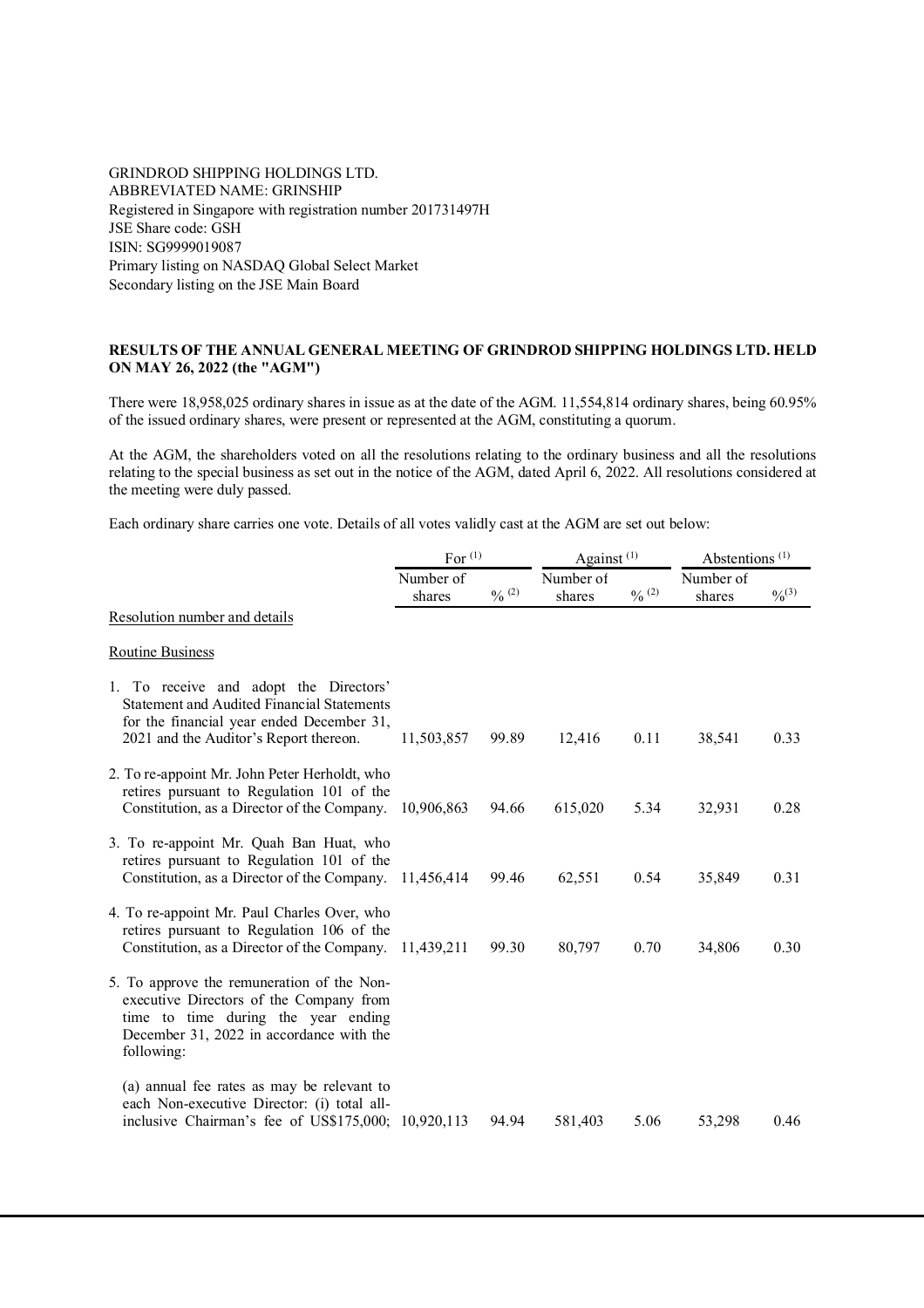| (ii) Directors' fee of $US$85,000$ ; (iii)<br>Committee Chairman's fee of US\$40,000;<br>and (iv) Committee member's fee of<br>US\$15,000; and                                                                                                                                                                                                                                                                                                                                                                                                                                                                                                                                                                                                      |            |       |           |       |           |       |
|-----------------------------------------------------------------------------------------------------------------------------------------------------------------------------------------------------------------------------------------------------------------------------------------------------------------------------------------------------------------------------------------------------------------------------------------------------------------------------------------------------------------------------------------------------------------------------------------------------------------------------------------------------------------------------------------------------------------------------------------------------|------------|-------|-----------|-------|-----------|-------|
| (b) Grant of FSP awards based on a one-off<br>amount to each Non-executive director,<br>which takes into account and recognises<br>their contributions for the financial years<br>ended December 31, 2020 and December 31,<br>2021 and ending December 31, 2022: (i) Mr.<br>Michael John Hankinson of US\$237,500;<br>(ii) Mr. John Peter Herholdt of US\$165,000;<br>(iii) Mr. Quah Ban Huat of US\$165,000; (iv)<br>Mr. Murray Paul Grindrod of US\$75,000;<br>and (v) Mr. Paul Charles Over of<br>US\$31,875. The quantity of the FSP awards<br>will be based on the GRIN share price to be<br>determined at date of grant of FSP award.<br>The FSP awards once granted to each Non-<br>executive director, will vest immediately<br>upon grant. |            |       |           |       |           |       |
| 6. To re-appoint Deloitte $&$ Touche LLP as the<br>Auditors of the Company for the financial<br>year ending December 31, 2022 and to<br>Directors to fix their<br>authorize the<br>remuneration.                                                                                                                                                                                                                                                                                                                                                                                                                                                                                                                                                    | 11,502,045 | 99.81 | 22,316    | 0.19  | 30,453    | 0.26  |
| <b>Special Business</b>                                                                                                                                                                                                                                                                                                                                                                                                                                                                                                                                                                                                                                                                                                                             |            |       |           |       |           |       |
| 7. To approve the amendment of the 2018<br>Forfeitable Share Plan Rules.                                                                                                                                                                                                                                                                                                                                                                                                                                                                                                                                                                                                                                                                            | 10,917,592 | 95.07 | 566,021   | 4.93  | 71,201    | 0.62  |
| 8. To approve the NED Compensation<br>Program pursuant to which the NEDs<br>concerned will be paid up to US\$2,000 per<br>diem, or a monthly retainer, or a flat retainer,<br>always subject to a maximum of<br>US\$120,000 per annum per NED for any<br>extraordinary work undertaken on behalf of<br>the Company outside of the scope and time<br>commitment contained in the letters of<br>appointment for the NEDs.                                                                                                                                                                                                                                                                                                                             | 11,092,483 | 96.53 | 399,328   | 3.47  | 63,003    | 0.55  |
| 9. Authority to issue new shares under the 2018<br>Forfeitable Share Plan.                                                                                                                                                                                                                                                                                                                                                                                                                                                                                                                                                                                                                                                                          | 11,186,684 | 97.26 | 314,735   | 2.74  | 53,395    | 0.46  |
| 10. Renewal of the Share Repurchase<br>Mandate.                                                                                                                                                                                                                                                                                                                                                                                                                                                                                                                                                                                                                                                                                                     | 6,573,592  | 99.35 | 42,903    | 0.65  | 4,938,319 | 42.74 |
| 11. Authority to issue and allot shares.                                                                                                                                                                                                                                                                                                                                                                                                                                                                                                                                                                                                                                                                                                            | 8,990,678  | 78.05 | 2,527,716 | 21.95 | 36,420    | 0.32  |